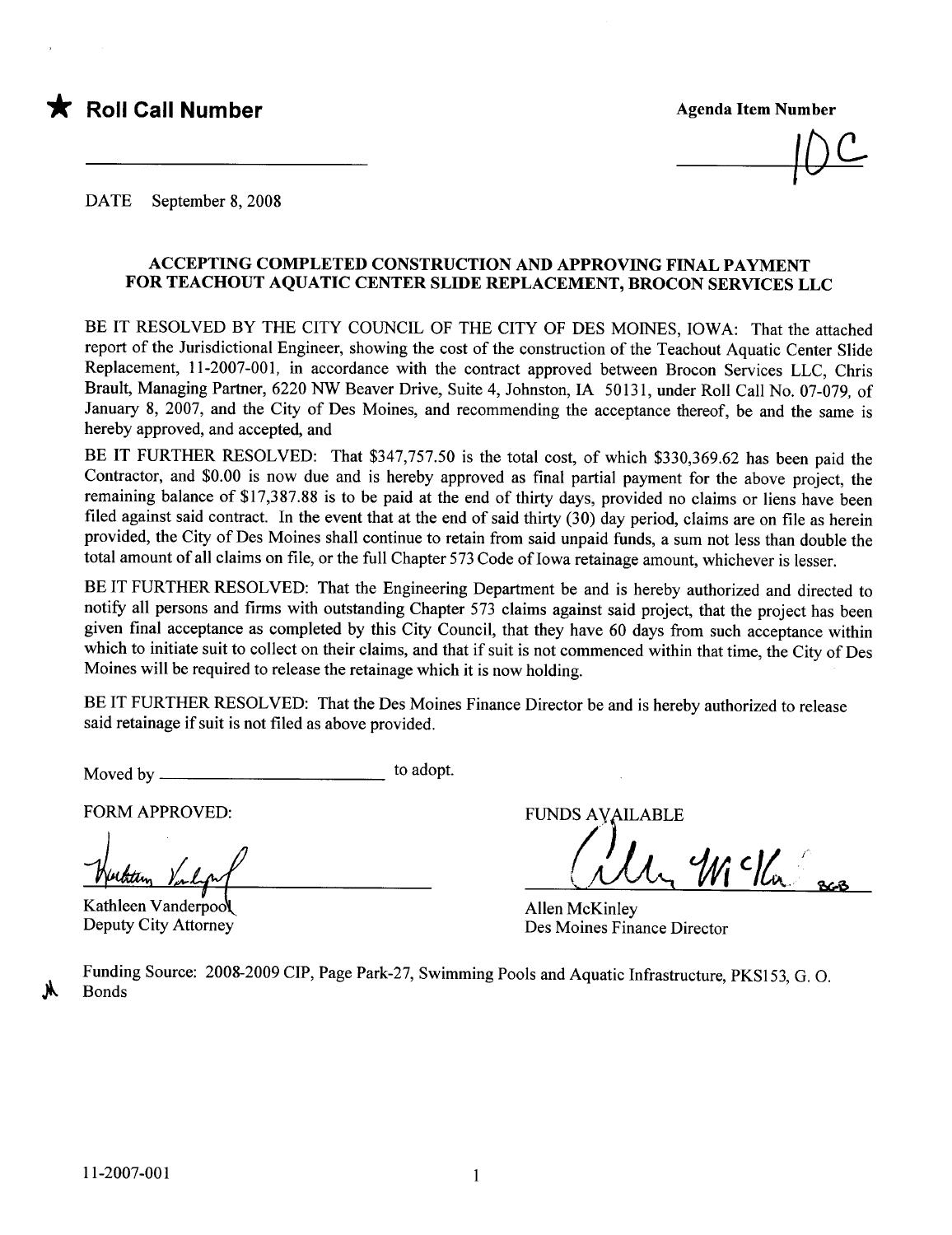## Roll Call Number

\* '..00 nnnnn\_nnn\_\_\_\_n\_.................n..n..

Date \_\_\_\_\_September 8, 2008

Agenda Item Number  $\overline{1}$ 

| <b>COUNCIL ACTION</b> | <b>YEAS</b> | <b>NAYS</b> | <b>PASS</b> | <b>ABSENT</b>   | <b>CERTIFICATE</b>                                                                                 |
|-----------------------|-------------|-------------|-------------|-----------------|----------------------------------------------------------------------------------------------------|
| <b>COWNIE</b>         |             |             |             |                 |                                                                                                    |
| <b>COLEMAN</b>        |             |             |             |                 | I, DIANE RAUH, City Clerk of said City hereby                                                      |
| <b>HENSLEY</b>        |             |             |             |                 | certify that at a meeting of the City Council of                                                   |
| <b>KIERNAN</b>        |             |             |             |                 | said City of Des Moines, held on the above date,<br>among other proceedings the above was adopted. |
| <b>MAHAFFEY</b>       |             |             |             |                 |                                                                                                    |
| <b>MEYER</b>          |             |             |             |                 | IN WITNESS WHEREOF, I have hereunto set my                                                         |
| <b>VLASSIS</b>        |             |             |             |                 | hand and affixed my seal the day and year first<br>above written.                                  |
| <b>TOTAL</b>          |             |             |             |                 |                                                                                                    |
| <b>MOTION CARRIED</b> |             |             |             | <b>APPROVED</b> |                                                                                                    |
|                       |             |             |             |                 |                                                                                                    |
|                       |             |             |             |                 |                                                                                                    |
|                       |             |             |             | Mavor           | <b>City Clerk</b>                                                                                  |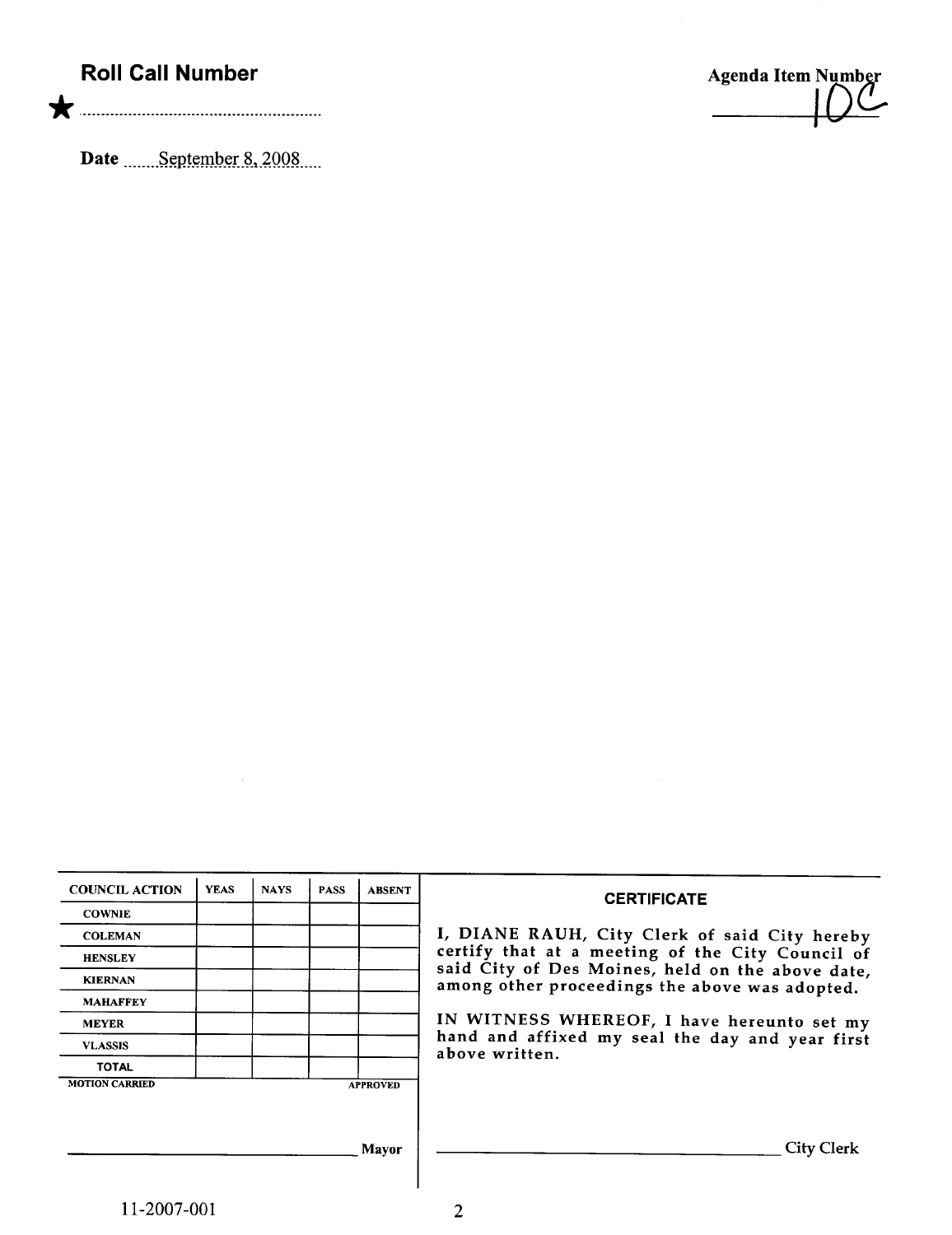

 $-$ -LOC MAP.DGN 8/21/2008 11:26:36 AM==

Vile-dete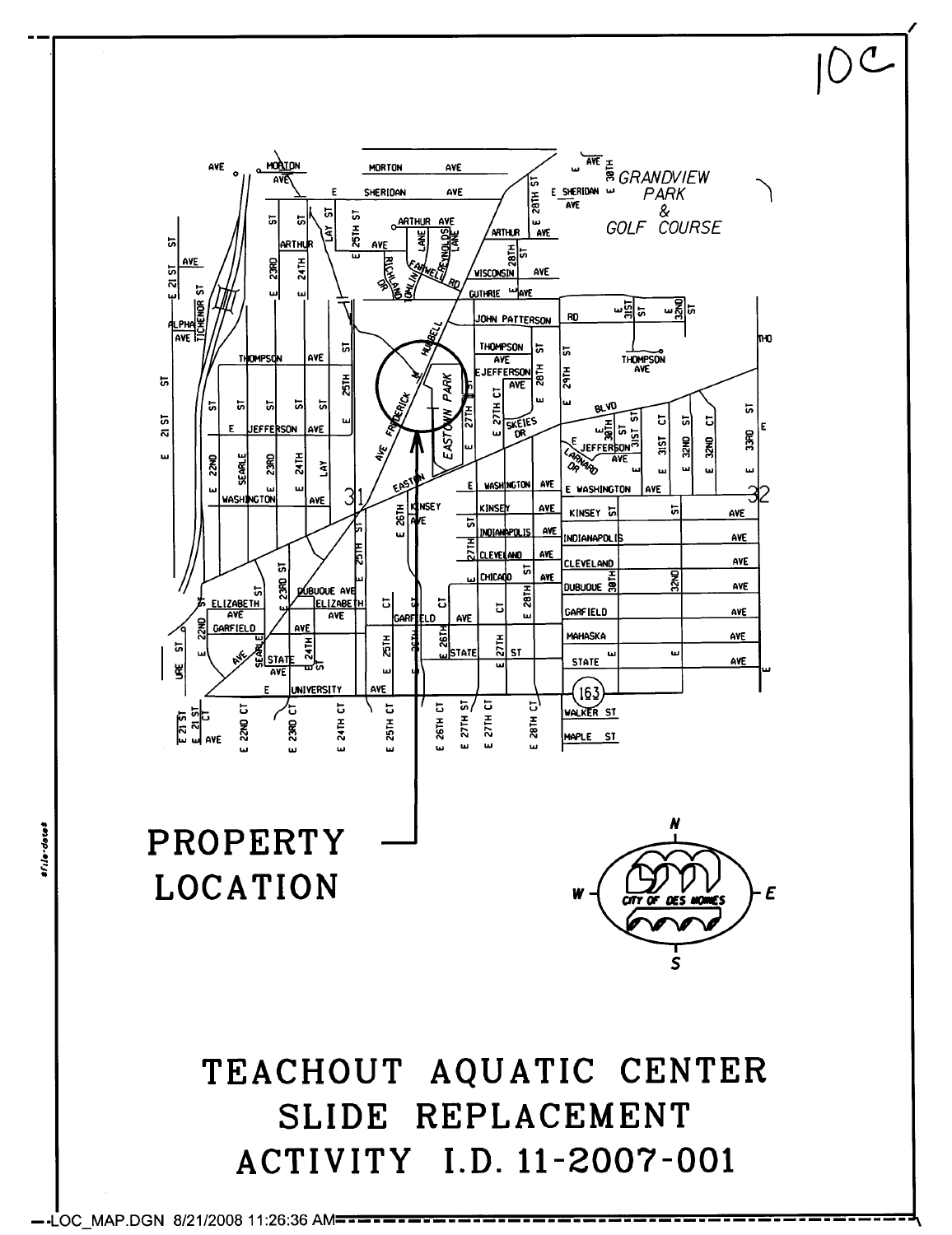# PROJECT SUMMARY

### Teachout Aquatic Center Slide Replacemt **Activity ID** 11-2007-001

On January 82007, under Roll Call No. 07-079, the City Council awarded the contract for the above imrovement to Brocon Services LLC, in the amount of \$339,800.00 to complete the furnishing and installing of an open "U" flume design minimum width 54 inch raft water slide with a minimum centerline length of 184 feet; furnishing and installing a second water slide consisting of an enclosed tube design with a minimum inside diameter of 32 inch body water slide with a minimum centerline length of 148 feet; furnishing and installing a water slide tower and stairway system consisting of an elevated platform with a minimum plan view dimension of 12 feet by 14 feet and a tower elevation of 19.8 feet; furnishing and installing a sun shade structure and cover which protects the entire water slide tower elevated platform as well as the water slide entry sections; extending and connecting the existing water slide riser piping system and new butterfly valves to the two newly installed water slides in order to create a complete and operational water supply system; along with the necessary shop drawings, certifications, operation and maintenance manuals, permts, and safety signage; all in accordance with the contract documents including Plan File Nos. 470-130 at Teachout Family Aquatic Center, 2601 Hubbell Avenue, Des Moines, Iowa.

Tabulated below is a history of project change orders.

| Change<br>Order No. | <b>Description</b>                                                                                                                                                                                                                                    | <b>Initiated</b><br>By | Amount       |
|---------------------|-------------------------------------------------------------------------------------------------------------------------------------------------------------------------------------------------------------------------------------------------------|------------------------|--------------|
|                     | 6/6/2007<br>Add construction surveying, lowering of the slide/tower<br>footings found to be in conflict with various pool drain<br>lines, and regrading the area around the water slides and<br>tower in order to correct existing drainage problems. | Engineering            | \$7,957.50   |
|                     | <b>Original Contract Amount</b>                                                                                                                                                                                                                       |                        | \$339,800.00 |
|                     | <b>Total Change Orders</b>                                                                                                                                                                                                                            |                        | \$7,957.50   |
|                     | <b>Percent of Change Orders to Original Contract</b>                                                                                                                                                                                                  |                        | 2.34%        |
|                     | <b>Final Contract Amount</b>                                                                                                                                                                                                                          |                        | \$347,757.50 |
|                     |                                                                                                                                                                                                                                                       |                        |              |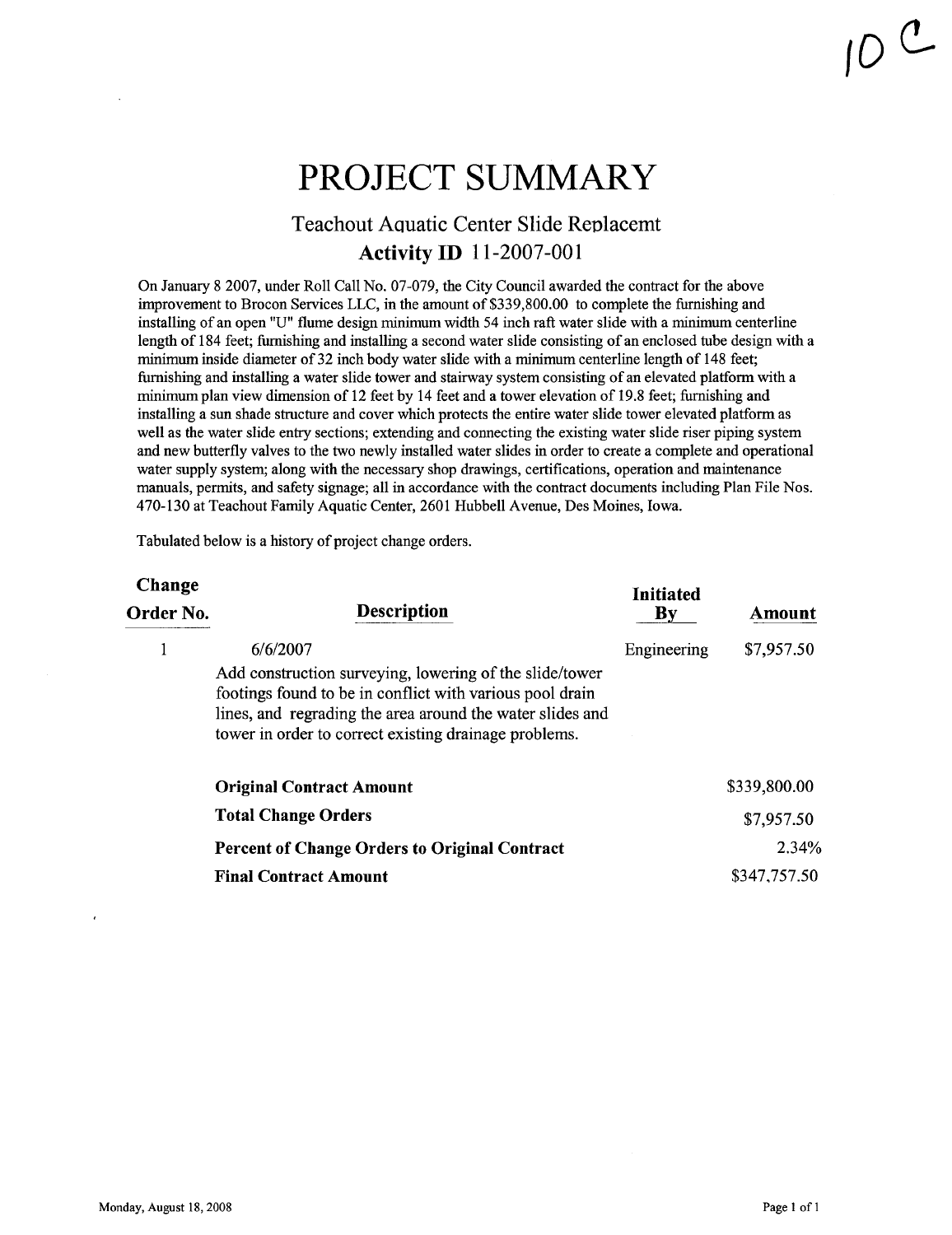September 8, 2008

#### CERTIFICATION OF COMPLETION

#### AGENDA HEADING:

Accepting completed construction and approving final payment for the Teachout Aquatic Center Slide Replacement, Brocon Services LLC.

#### SYNOPSIS:

Approve the Jurisdictional Engineer's Certification of Completion, accept construction of said improvement, and authorize final payment to the contractor.

#### **FISCAL IMPACT:**

Amount: \$347,757.50 As-Built Contract Cost

Funding Source: 2008-2009 CIP, Page Park-27, Swimming Pools and Aquatic Infrastructure, PKS153, G. o. Bonds

#### CERTIFICATION OF COMPLETION:

On January 8, 2007, under Roll Call No. 07-079, the City Council awarded a contract to Brocon Services LLC, Chris Brault, Managing Partner, 6220 NW Beaver Drive, Suite 4, Johnston, IA 50131 for the construction of the following improvement:

Teachout Aquatic Center Slide Replacement, 11-2007-001

The improvement includes furnishing and installing an open "U" flume design minimum width 54 inch raft water slide with a minimum centerline length of 184 feet; furnishing and installing a second water slide consisting of an enclosed tube design with a minimum inside diameter of 32 inch body water slide with a minimum centerline length of 148 feet; furnishing and installing a water slide tower and stairway system consisting of an elevated platform with a minimum plan view dimension of 12 feet by 14 feet and a tower elevation of 19.8 feet; furnishing and installng a sun shade structure and cover which protects the entire water slide tower elevated platform as well as the water slide entry sections; extending and connecting the existing water slide riser piping system and new butterfly valves to the two newly installed water slides in order to create a complete and operational water supply system; along with the necessary shop drawings, certifications, operation and maintenance manuals, permits, and safety signage; all in accordance with the contract documents including Plan File Nos. 470-130 at Teachout Family Aquatic Center, 2601 Hubbell Avenue, Des Moines, Iowa

I hereby certify that the construction of said Teachout Aquatic Center Slide Replacement, Activity ID 11-2007-001, has been completed in substantial compliance with the terms of said contract, and I hereby recommend that the work be accepted. The work commenced on January 9, 2007, and was completed on September 2, 2008.



CITY HALL 400 ROBERT D. RAY DRIVE DES MOINES. IOWA 50309-1891 (515) 283-4920 FAX (515) 283-4112

> ALL-AMERICA CITY 1949. 1978. 1981 2003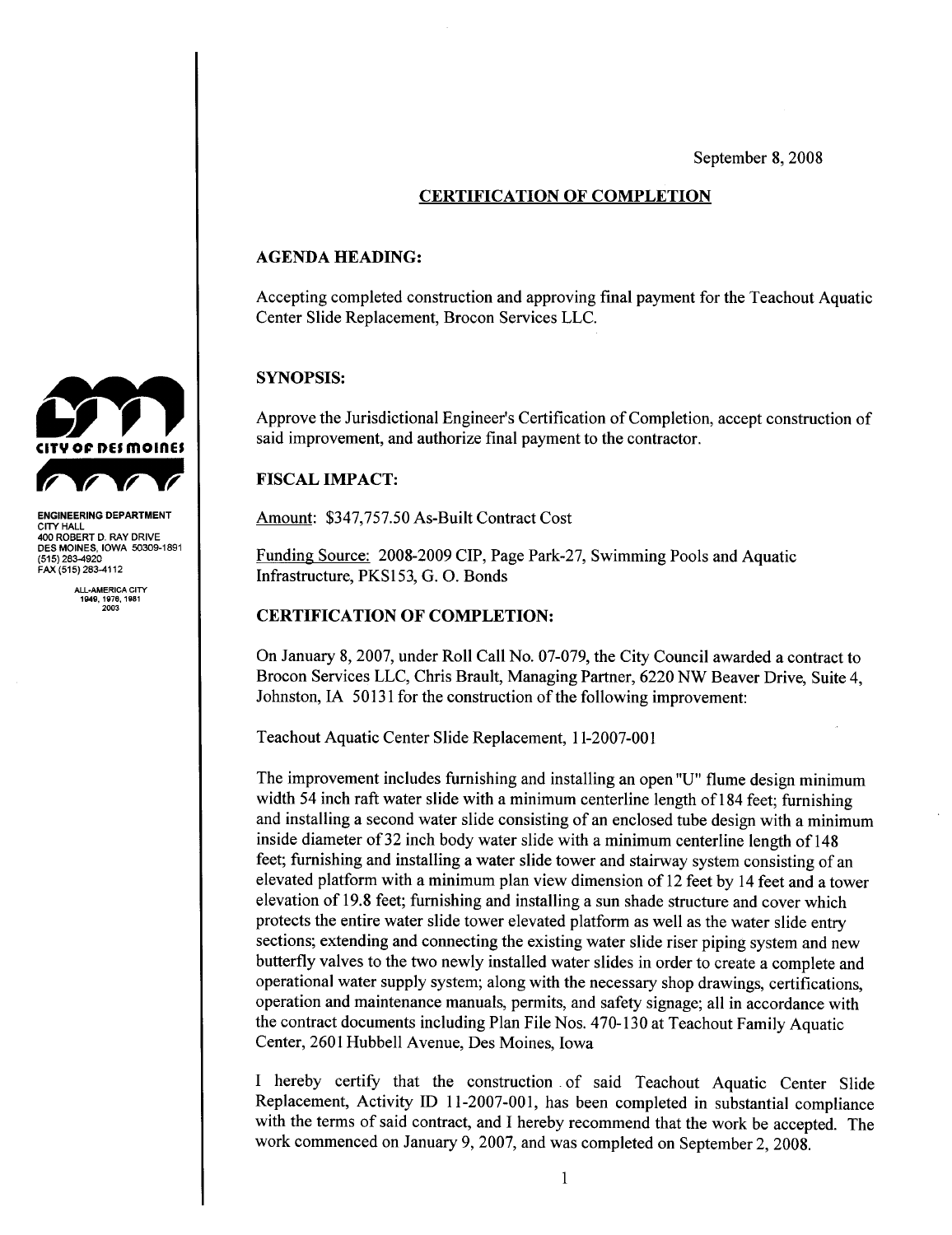I further certify that \$347,757.50 is the total cost of said improvement, of which \$330,369.62 has been paid the Contractor and \$0.00 is now due and is hereby approved as final partial payment for the above project, the remaining balance of \$17,387.88 is to be paid at the end of thirty days, provided no claims or liens have been filed against said contract. In the event that at the end of said thirty  $(30)$  day period, claims are on file as herein provided, the City of Des Moines shall continue to retain from said unpaid funds, a sum not less than double the total amount of all claims on fie, or the full Chapter 573 Code of Iowa retainage amount, whichever is lesser. The amount of completed work is shown on the attached Estimate of Construction Completed.

 $#L\mathcal{Z}$  Exemped a

Jeb E. Brewer, P.E. Des Moines City Engineer